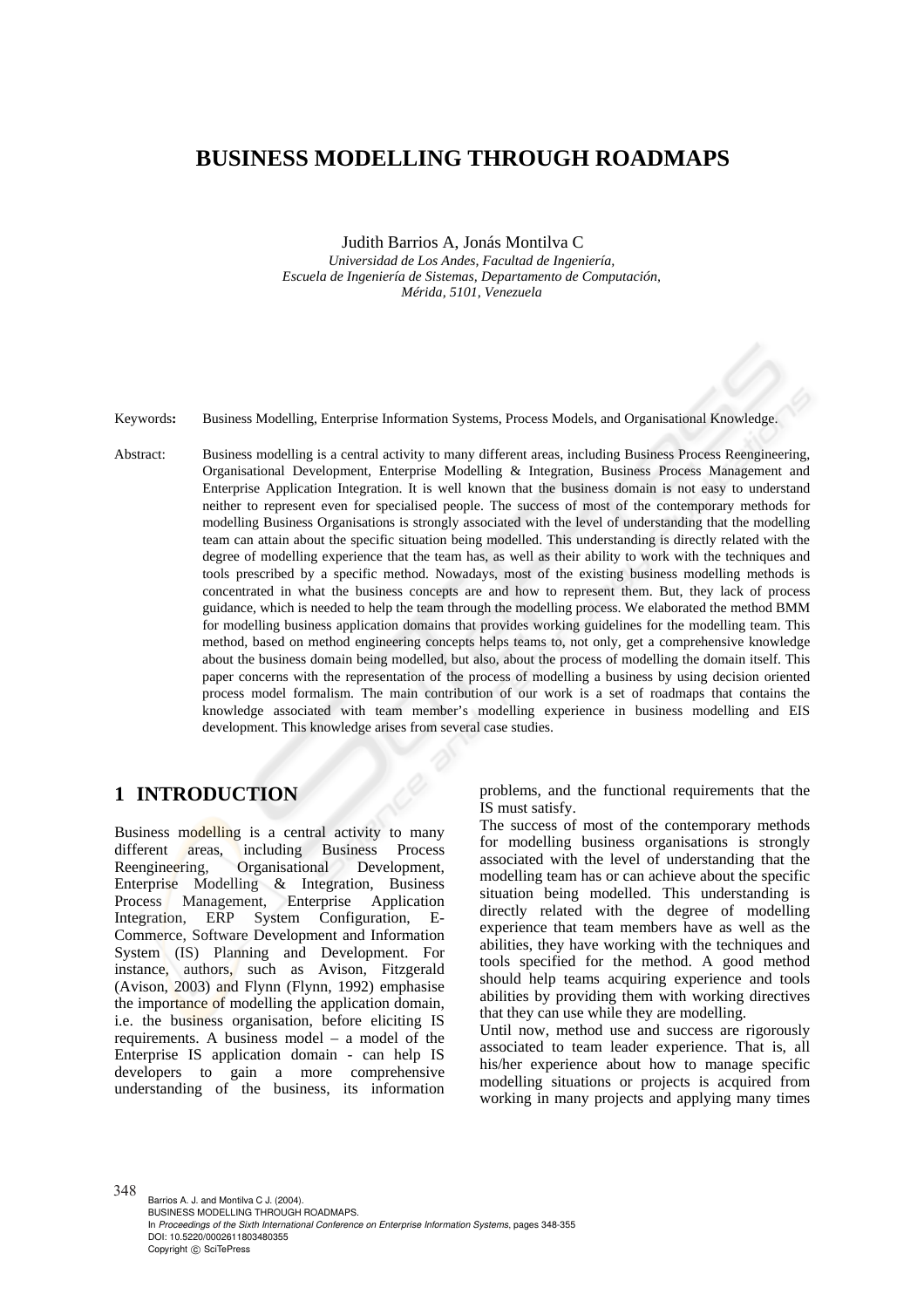the same method. Experience it's just an individual knowledge that only belongs to the team leader. Any other person in the organisation can not reuse this knowledge. Reusing is a paradigm that allows organisation to take advantage of its previous experience, not only to gain time and money but to get things done better.

Nowadays, most of the existing business modelling methods lack of this kind of guidelines. Some of the methods found in the literature are Business Engineering (Taylor, 1995), RUP (Krutchen, 2000), Watch (Montilva et al., 2000), MERISE (Piattini,1995), EKD (Bubenko, 1994), Mainstream Objects (Yourdon et al., 1995), Information Engineering (Martin et al., 1994), Business Modelling with UML (Eriksson et al., 2000), and Enterprise Modelling with UML (Marshall, 2000). They just describe, in one way or another, the activities, artefacts and workflow that are needed to model a business. Nevertheless, none of them considers and models the process of modelling a business itself. In other words, they do not give explicit details and guidelines related with the *how* and *when* building each one of the elements or artefacts representing a particular business domain; i.e. about the process model associated to the method. We consider that, to guide a process is not just to prescribe a set of steps to be followed or to define a set of activities that must be done in a certain order. To guide a process involves the situational definition of what, when, how and under what circumstances a modelling activity could be done.

In (Montilva et al., 2003) we introduce a business modelling method called BMM (Business Modelling Method) that captures and represents the main concepts of a business system and their relationships, including the technologies that are applied by the business system. According to method engineering concepts, BMM has three main components– the product model, the process model, and the team model. The first component has already been described in the referred paper; here we will concentrate our effort in describing the second one, i.e. the process model. Thus, this paper concerns with the representation of the process of modelling business by using BMM method. The process model is situational oriented and it is represented at the higher level by a *roadmap*. A roadmap is based on a set of modelling intentions related by modelling strategies. It also contains a set of modelling routes which describe specific sequences of the execution of map intentions. Each route expresses a way of working defined and followed for modelling a particular business context. A map route may be selected, reused and modified by a modelling team in a similar modelling context. Situational oriented

process models permit to model a business from reusing previous modelling experience or even the experience coming from outside the organisation.

The paper is organised as follows. In Section 2, we present the working definition of business systems used by the BMM method and the relationships between the notions of enterprise, business systems, and enterprise information system. The scope and structure of the BMM method are summarised in Section 3. Section 4 presents the process model along with its background concepts. Section 5 presents an example of how to use the process model, i.e. how to navigate in a roadmap. Finally, section 6 discusses the significance of the process model, its advantages and limitations.

### **2 THE BUSINESS SYSTEM**

An enterprise is a business organisation that may be seen as a human activity system whose main activities, called business processes, are designed and executed to reach a set of pre-defined goals (Fuenmayor, 2001). A business system is part of a major system: the enterprise. A production enterprise, for example, is structured into several business systems, such as the engineering system, the production system, the marketing system, the personnel system, the finance system, and the accounting system. The execution of the enterprise's business processes is normally supported by a kind of software applications called Enterprise Information Systems (EISs). Some common types of EISs are enterprise resource planning (ERP), legacy applications, OLTP applications, EAI applications, e-business systems, e-commerce applications, management information systems, and executive information systems.



Figure 1: Relationships between an enterprise, its business systems and its EISs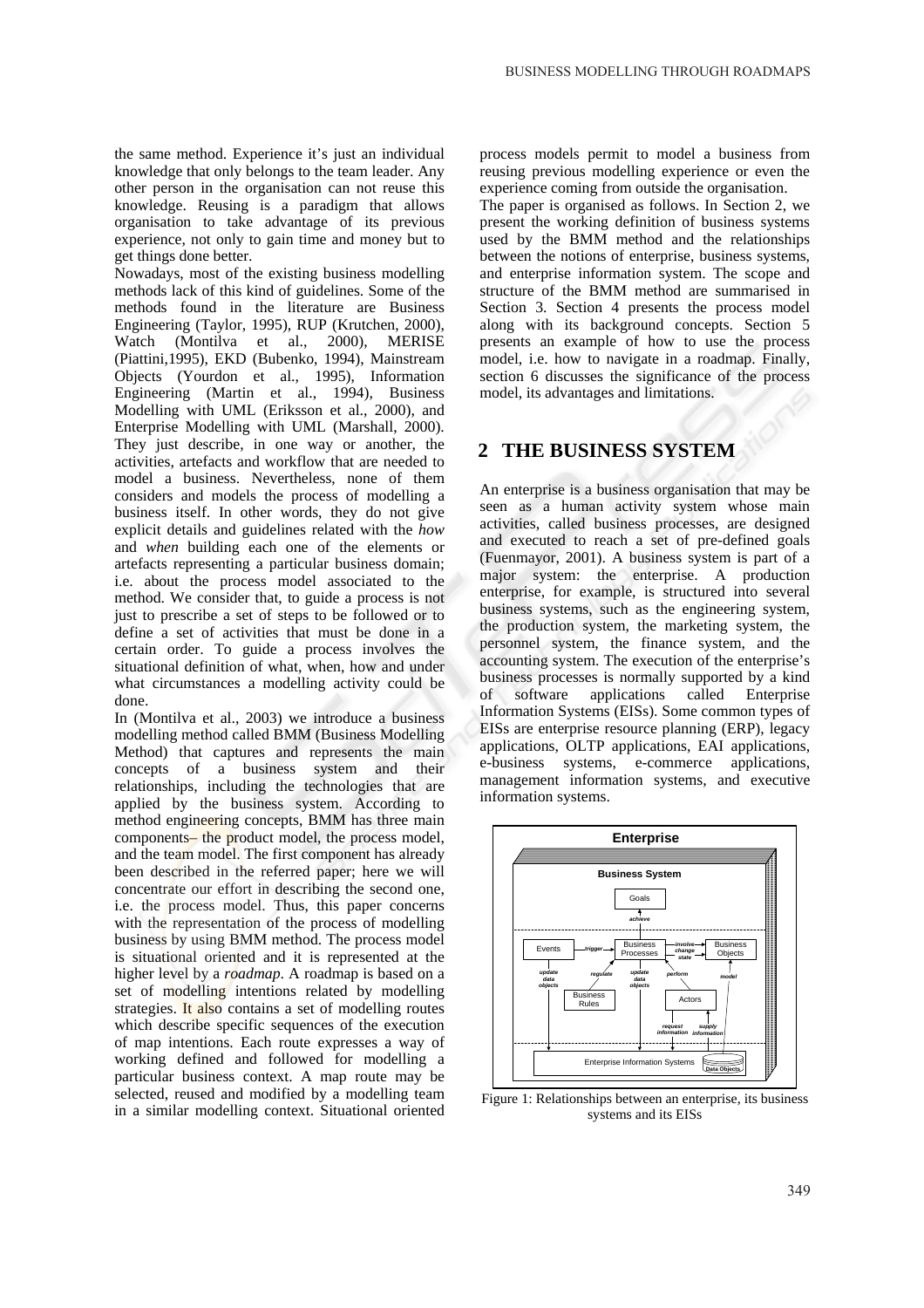A business system is comprised by an organised set of activities called business processes that are designed and performed by a group of actors with the purpose of achieving a set of pre-defined goals. Actors are organised into a job structure composed by business units (e.g. departments, divisions, and sections). Actors have associated roles that define the responsibilities for performing processes. Each processes requires, uses or involves a set of business objects (e.g., personnel, clients, raw materials, products and clients) and one or more technologies (e.g., information systems, production methods, techniques or instruments). A business process is triggered by an event (e.g., the arrival of raw material or a service order) which may modify the state of the objects involved in the process. A process is regulated by business rules (e.g. laws, policies, norms and procedures). Therefore, an enterprise is seen as a set of business systems. Each business system has associated one or more EISs, as shown in Figure 1.

The tight relationships between a business system (goals and processes levels) and its EISs illustrated in Figure 1 can be summarised as follow: "Actors request information from an EIS to perform business processes. The EIS supply the requested information by processing the data stored in its database. An EIS database is a model of the business objects associated with the business processes. Each relevant object of the business system is represented in the database by a data object, which captures the state and behaviour that the business object has in the business system at a given time. The business processes and the events that occur in the business system, or in its environment, generate data that are used by the EIS to update the database".

# **3 THE BUSINESS MODELLING METHOD (BMM): Scope And Components**

The BMM method for business modelling uses the notion of business system developed in Section 2, in order to create business models. The BMM is based on principles, processes and concepts borrowed from Method Engineering (Odell, 1996), (Brinkkemper, 1996), Enterprise Modelling (Eriksson et al., 2000), (Marshall, 2000), (Montilva, 1999), and Object Oriented Software Engineering (Bruegge, 2000). From the point of view of method engineering, a method must be composed of three interrelated components: a *product model*, a *process model* and a *team model.* The *product model* describes the generic structure and characteristics of the product to

be elaborated using the method. The *process model* describes the structure and dynamics of the activities needed to produce the product; and the *team model*  describes the roles of the team's members to be played during the application of the method (Montilva, 2003). BMM is structured as follows:

a. **The BMM product model.** It describes the generic concepts that characterise any business system and the relationships between these concepts. It defines the structure of the business model and indicates what must be captured and represented during the business modelling process.

b. **The BMM team model.** It describes an appropriated way of organising the business modelling team and describes the roles that the members of this team must play during the business modelling process.

c. **The BMM process model.** It describes modelling intentions along with a set of guidelines that guide modelling team through the process of building a business model. This business model is an instantiation of the product model concepts.

The first two components are briefly described in the next subsections. The process model will be described in detail in section 4.

# **3.1 The Product Model**

Based on the notion of business system elaborated in Section 2, we built a product model that identifies and represents the set of generic concepts that may be found in any business system (see Figure 1). The importance of this model is that it identifies the set of business concepts that must be represented during the process of modelling the business system. An important decision to be made during the business modelling process is the notations and languages that the modelling team must use to represent the structure and behaviour of the business concepts. We chose UML (Booch et al., 1999) as the main modelling language. UML is the de facto standard for modelling software and is used by many wellknown methods involving business modelling (see, for example (Krutchen, 2000), (Eriksson et al., 2000), (Marshall, 2000). The main business concepts manipulated by our method are: Business goals, business processes, actors, business units, technologies, business rules, business objects, and events. For further details about the product model, see (Montilva et al., 2003).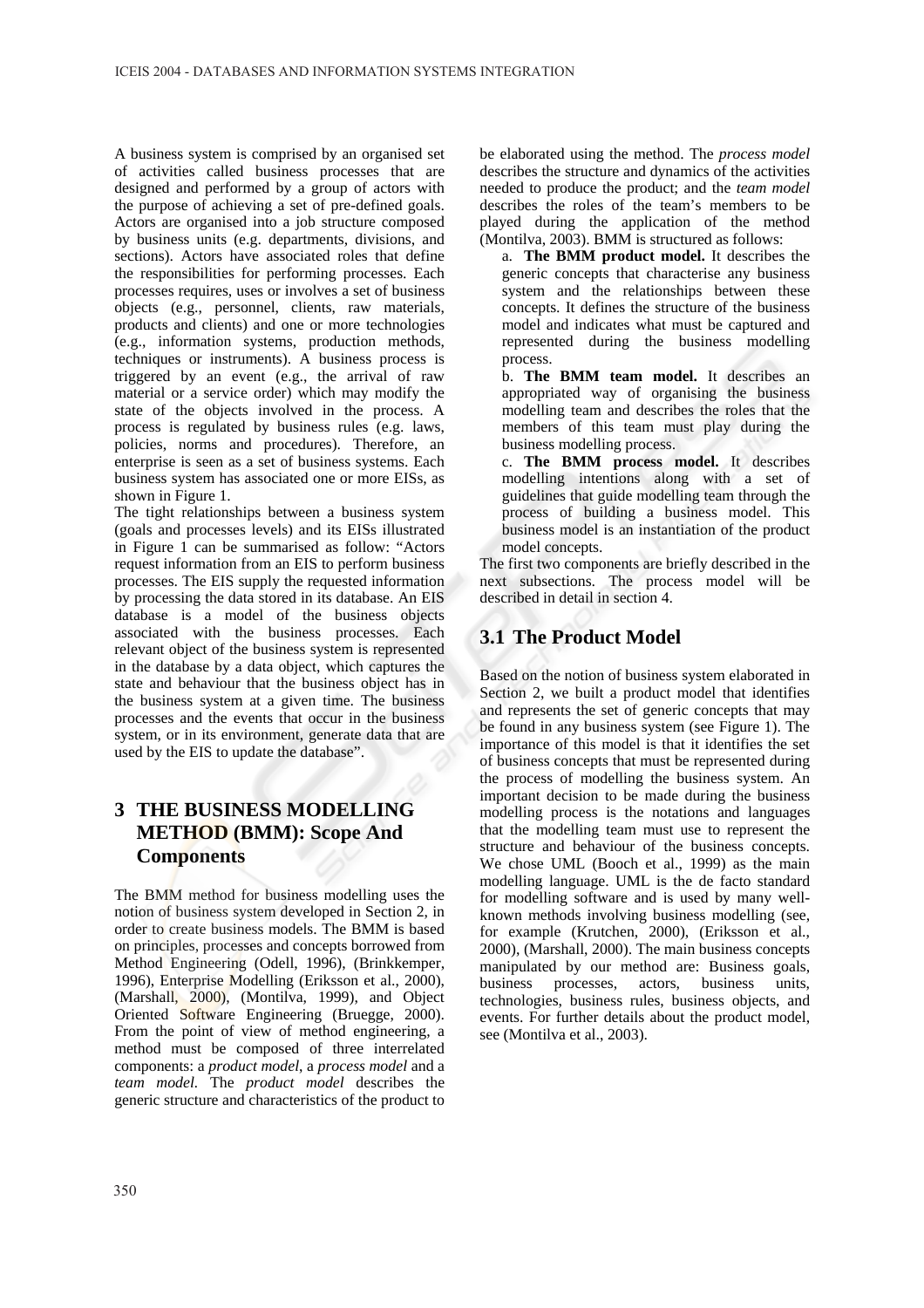### **3.2 The Team Model**

An important element of any method is the organisation of the team that will develop the product. Defining the roles of the team members is crucial to the application of the process model, because it helps the team leader to select the right people and assign the appropriate activities to them. A business modelling team can be organised in many different ways depending on the size and complexity of the business system. For instance, for small and medium size projects, the business modelling team can be organised by a *team leader* who is responsible for planning, organising, directing, and controlling the effort and resources needed to model the business system; one or more *adviser users* that bring to the modelling process their knowledge about the business system; one or more *business analysts* who interpret the user's knowledge and represent this knowledge using the modelling languages indicated in the product model. Business analysts are responsible for building the components of a business model; and, one or more *business system managers* who are responsible for validating the business model.

## **4 THE PROCESS MODEL**

A process model prescribes the set of possibilities for manipulating and relating the concepts described in the product model, in order to build a *product* – a business model. A process model should guide the modelling team while they are building a business model. For instance, the hierarchy of goals representing the future situation of a public organisation is a product built by using product model concepts according to process model prescriptions and guidelines. The guidelines allows team members to select, according to current business and modelling situations, what are the intentions associated to goals hierarchy that best match the current modelling situation.

Commonly, process models associated to business modelling methods are activity oriented. They organise modelling activities in different ways. It could be for example, a set modelling phases, a set of steps to be followed or even a cyclic iterative process. However, the fact of prescribing a strict set of sequential activities that should be followed, one after another, limits the application scope of designer knowledge and experience. Consequently, listing activities and tasks restricts the selection of

what activity is more appropriated to solve a particular modelling problem or what should be the precedence order of these activities. Summarising, an activity oriented process model restricts the creativity that should be present in any design process.

BMM process model inspired on the intention oriented paradigm described in (Jarke et al., 1999) is presented as process maps that contain multiples roads for building any of the business products listed in section 3. In our case, an intention expresses a current or a future modelling state, a vision or future modelling direction to be followed. Usually, it is expressed as a verb that expresses an action to be executed over a subject. For instance, "*Build IS model*" is a modelling intention.

The intention-oriented formalism allows us to express, directly, the modelling intentions associated with business model construction. Each time that an intention is executed as a consequence of a decision, the current modelling situation is transformed into another situation. This new situation is submitted to a new decision process that will allow modeller to transform the current state of the product being built, and so on. This way of working characterises decision oriented process models, it allows us to define non-deterministic process models expressed at different levels of granularity.

Finally, the BMM process model represent directly team modelling intentions (which are based on current and future modelling situations) without restricting and encapsulating his/her creativity, knowledge and experience. The intention oriented process model formalisation is carefully described in (Rolland et al., 1999) and (Barrios, 2001).

### **4.1 The roadmaps**

A roadmap is a multi-process model that comprises a set of modelling routes that can be followed to build a particular product. We called roadmap because its analogy with a traditional map of routes where for going from one point to another may be several different routes (see figure 2). By using a roadmap, team members can see at a glance, the set of possibilities they have for progressing in the process of building a business model (or a part of it). The selection of a specific route depends on what are the current decider needs; i.e. taking into account the current modelling situation and the team experience, team members select what to do next and how to do it. Observing figure 2, we note that each modelling intention is a node in the map, each different way of achieving an intention is a road between one intention and another (an arc between two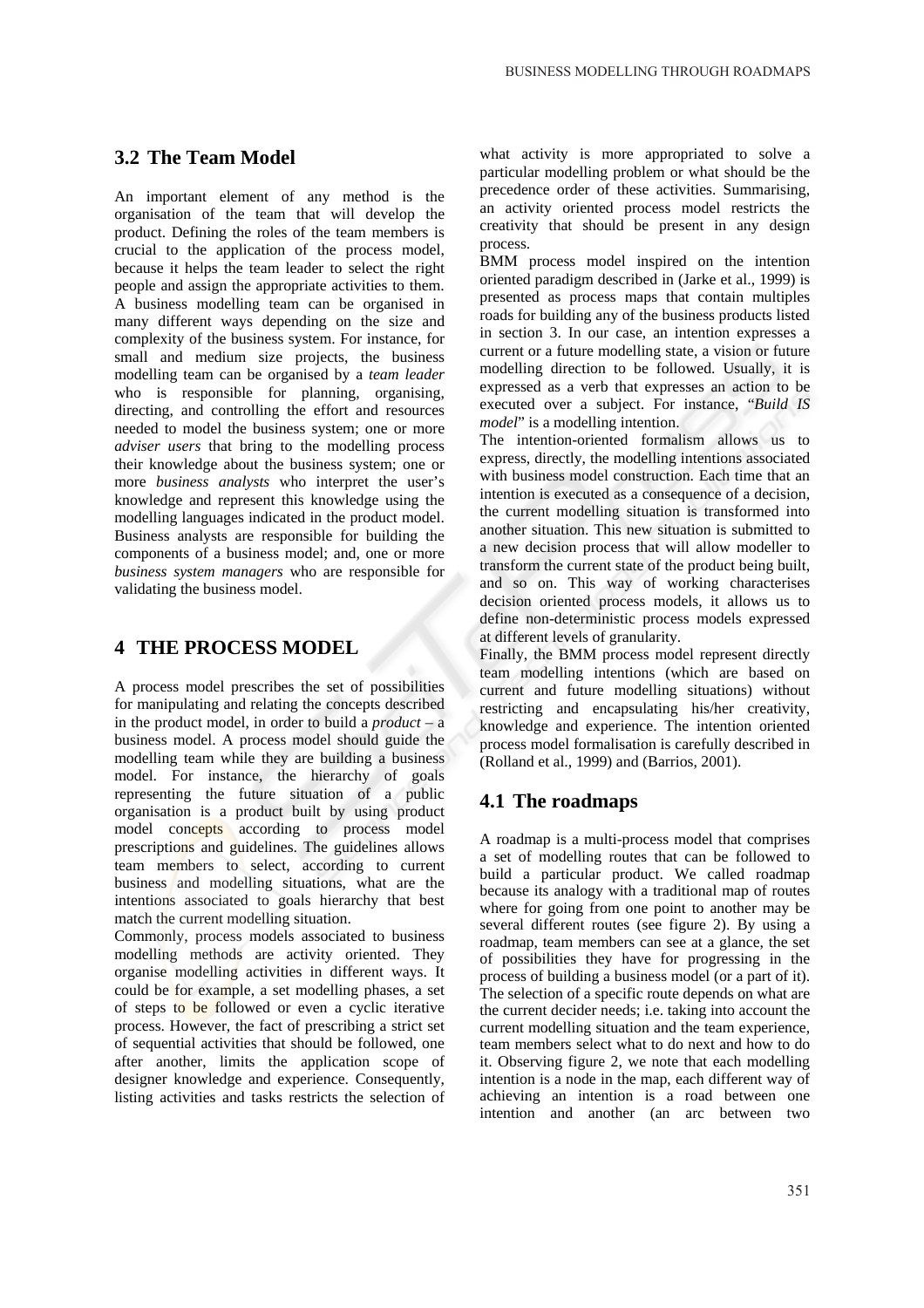intentions). A roadmap has always two fixed intentions called *Start* and *Stop*. They represent the intention to start navigating and to stop doing so, respectively.

An intention oriented process model is organised into three levels of abstraction, which allows us to represent guidelines at different levels of detail. At the two higher levels, the granularity of the guidelines is gross, i.e. the intentions are expressed by global verbs whose decomposition in low level verbs is always possible. At these levels, the process model is presented as process maps: a global map for the higher level intentions and several local maps according to the decomposition of each one of the higher level intentions. Each process map may contain multiple routes for building specific product parts by following different modelling strategies according to particular modelling situations. For instance, the route followed in the study case presented in section 5 is sequentially numbered (steps 1 to 7) in the global depicted in figure 2.

At the lowest level, the guidelines are expressed by contexts according to Nature Project (Jarke et al., 1999). A context expresses a specific way of achieving a specific intention according to a specific strategy already chosen. A context may be a set of steps to be executed in a particular order  $-$  it is called a plan context, a set of alternative ways which can be selected according to context directives – a choice context. At the end of any of these two kinds of context, there is always an executable context. It prescribes, in detail, the set of actions needed to achieve an intention. This set of actions is expressed by adapting the notion of context that has been conceptualised in the Nature Project according to business model representation needs. For a more detailed description of this formalisation review (Barrios, 2001) and (Rolland et al., 1999).

#### **4.1.1 Map Guidelines**

As we explained above, a roadmap is a navigational structure that supports the dynamic selection of the next intention to be achieved along with the appropriated strategy to execute it. A strategy defines a particular way or approach of achieving an intention. In order to facilitate decisions about what intention will be next and which strategy is the most appropriated, we use three types of guidelines according to (Barrios, 2001). These guidelines or directives provide the situational modelling support needed to follow a process map: the Intention Selection Directive (DSI) the Strategy Selection Directive (DSS), and the Intention Execution Directive (DAI). The DSI permits to progress in the process of building a product by selecting the next modelling intention. The DSS permits to select a

strategy for executing the modelling intention already selected. The DAI describes the set of activities and tasks that should be performed for building the product according to the strategy already selected.

The guidelines are expressed by considering a triplet of concepts (Ii, If, S). Ii represents the initial intention – associated to the current modelling situation, If represents the final intention – next intention to be executed, and S represents the strategy that guides the way of passing from Ii to If. Each directive comes along with a set of arguments that help during the process of choosing a particular intention to be achieved and the way it will be achieved.

Due to space restrictions, in Table 1 there is an example of each type of guideline. They are part of the global map depicted in Figure 2.

| Table 1: Examples of Roadmap Guidelines |
|-----------------------------------------|
|-----------------------------------------|

| DSI1             | <(Business Modelling Problem); Progress from     |
|------------------|--------------------------------------------------|
|                  | $Start$ :=                                       |
|                  | <( Business Modelling Problem) ; Select (DAI9    |
|                  | $: \langle$ (Business Modelling Problem) ; Build |
|                  | Business Goal Model by following Analyst         |
|                  | Driven Strategy> $(A7)$ U                        |
|                  | <(Business Modelling Problem); Select (DAI16     |
|                  | : < (Business Modelling Problem) ; Build         |
|                  | Information System Model by following EIS        |
|                  | strategy> $(A8)$<br>U                            |
|                  | <(Business Modelling Problem); Select            |
|                  | (DAI1: < (Business Modelling Problem);           |
|                  | Build<br>Business Process<br>Model<br>by         |
|                  | following Analyst Driven strategy>) (A9)         |
| DSS <sub>2</sub> | < (Business Goal Model); Progress to Build       |
|                  | <b>Business Process Model &gt;:=</b>             |
|                  | <( Business Goal Model); Select ( DAI10 : <      |
|                  | (Business Goal Model); Build Business Process    |
|                  | Model by following an Chain Valued Strategy      |
|                  | $\gg$ (A1)                                       |
|                  | <(Business Goal Model); Select (DAI19:           |
|                  | < (Business Goal Model); Build Business          |
|                  | Process Model by following a Technology          |
|                  | based Strategy >)> $(A2)$                        |
| DAI1             | <(Business Modelling Problem);<br><b>Build</b>   |
| 6                | Information System Model by following an         |
|                  | EIS Strategy>: $=$                               |
|                  | <(Business Modelling Problem); Determine IS      |
|                  | Domain $\geq$ .                                  |
|                  | <(Business Modelling Problem, IS domain);        |
|                  | Revise IS initial requirements $>$ .             |
|                  | <(Business Modelling Problem, IS domain,         |
|                  | revised list of requirements); Define IS Scope > |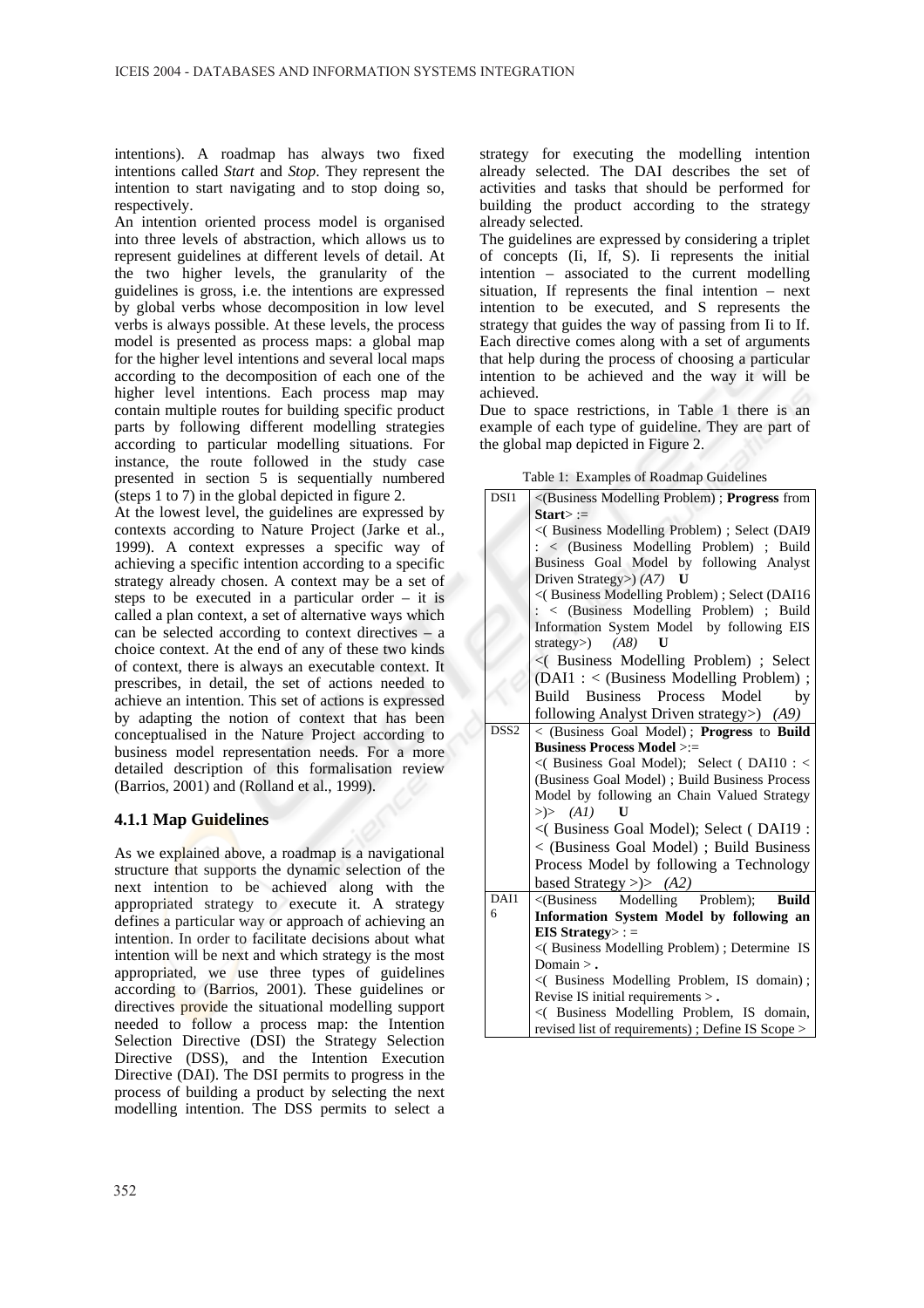## **5 HOW TO NAVIGATE IN A ROADMAP**

In this section we will illustrate through an example, the way roadmaps guide the process of doing business modelling. First, we will characterise the current modelling situation in order to establish the set of parameters that should be taking into account when deciding how to model a business. Then, we will describe systematically how to select a new modelling intention, the strategy to achieve it and the consequences of making that selection. Consider that each time that a decision is made, the current situation is transformed into a new situation. This new modelling situation is then submitted, through a new process of decision to select an intention to transforming it into a new situation. This process is repeated again and again until the product part (or the whole business model) is obtained.

Our case study takes place inside a public organisation, highly dependent on government regulations and country laws. Its initial need is to build an integrated information system for supporting the financial process of the organisation.

As we explained before, the process of modelling begins in the "start" intention in figure 2. The modelling problem described in the previous paragraph take us to decide that the modelling process must starts with the "Build Information Systems Model" global intention. We see that there is only one strategy to achieve it from the start intention; that is the "EIS – Enterprise Information System – strategy" (DAI16). In that particular case, the decision is supported by the guideline DSI1, which arguments match with the modelling problem exposed in this section. Each guideline always has a set of arguments that permits to make a decision about which one of the alternatives is the most appropriated for a specific modelling situation. For instance, the argument associated to the "Build the Information System Model" intention is A8. It prescribes the existence of a specific information system need inside an integrated work environment; it assures that the list of the IS initial requirements, already exist. In addition, it guaranties that there is enough managing support and resources availability. Thus, the modelling decision is to build an information system model by following the EIS strategy  $(1)$ .

Once the scope of the Financial Information System – FIS project is established, and keeping us at the global map level (figure 2), the modelling team passes to associate the IS local goals with the business goals. This decision will permit to define an information system that really helps to accomplish the business goals and to assure that it is integrated



Figure 2: The BMM *Global* Roadmap

to the others IS already built in the organisation. Therefore, the "Alignment Strategy" is followed for achieving the "Build the Business Goals Model" intention (2). This decision has been supported by the DSI4 guideline.

Continuing with the modelling process, and considering that the organisation is highly dependent on government regulations and laws, the next decision is associated to the intention "Build Business Process Model" by following the "Technology based Strategy" (3). This decision takes us to, first, modelling business processes according to business rules and business technologies, and then, to model primary and support processes. The object oriented and the actor's driven strategies are executed in order to complete and validate business process model. They are represented in the global map as steps (4) and (5). A more detailed view of the process followed the route- to build the business process model is depicted in the local map showed in figure 3. This modelling route is a set of 13 steps numbered sequentially.

After the business model is built and validated, the modelling team can start to modelling system requirements and to defining business objects to achieve the intention "Build Information System Model". They are represented by steps (6) and (7) in the global map.

It is important to mention that this modelling process is iterative. That is, the selection and execution of a specific set of intentions has been repeated many times until the relationships between Business Process and FIS were well understood, defined and represented by the business model. Once the business model is ready, the Financial Information System FIS can be developed (8). The whole modelling process ends with a "Completeness Strategy" to achieve the "Stop" intention. These decisions are supported by the guidelines DSI3, DSS3, DSI4, and DSS4, respectively.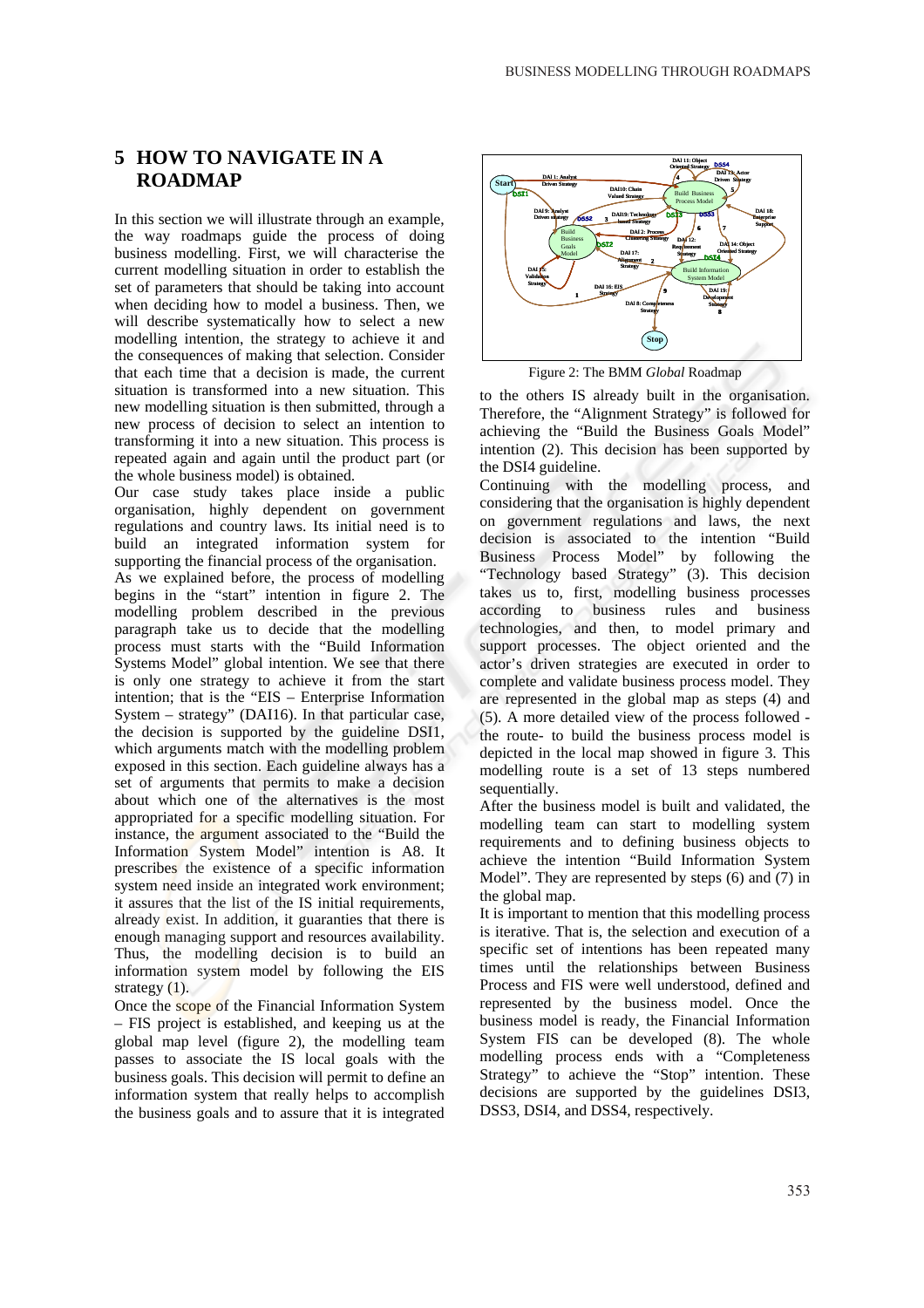Finally, it is important to mention that for really take advantage of this notation, team members must remember that: a DSI guides the selection of the next intention to be achieved from a certain departing intention; a DSS guides the decision about which is the most appropriated strategy to achieve the intention already selected; and a DAI guides, in precisely manner, the execution of the selected intention with the selected strategy.



Figure 3: The Local Roadmap for "*Build the Business Process Model"* intention

### **6 CONCLUSIONS AND FUTURE WORK**

We have presented in this paper the process model – the roadmap of the business modelling method called BMM. This method helps business modelling teams to plan, organise, and control the process of modelling a business organisation. BMM provides a clear and precise definition of the enterprise as a system. A system view of the enterprise helps organisational members to get a wider and complete picture of the enterprise, its components, and their relationships.

The process model of the BMM, not only guides the business modelling team to get an understanding of a business system they are modelling, but to get a comprehensive knowledge about the process of modelling the business itself. This knowledge is formalised through a roadmap containing strategies for achieving typical business modelling intentions. This formalisation permits to express, select, update and reuse experience about the process of modelling business context with BMM. This knowledge is very useful for team modellers that do not have enough experience about BMM, when they are modelling similar business contexts in the same organisation or in other ones.

The significance and contribution of our process model are summarised as follows:

• A roadmap provides a global view of what has to be done for building a business model.

• A roadmap comprises the set of typical modelling intentions associated to the process of modelling a business context. This set of related modelling intentions comes along with a set of achieving strategies. These strategies can be selected for specific modelling situations according to the predefined guideline arguments.

• A roadmap is an easy way of expressing reusable experience that can be updated when knowledge about the process of modelling a business is incremented or refined. Thanks to the guidelines provided, a roadmap can be followed by anyone even by non-specialised people.

• A roadmap is a way of collecting the organisational knowledge involved in the process of modelling a business domain or context. It can be the starting point for building, exploiting and controlling an important part of the organisational memory. Besides, BMM helps in capturing two types of the organisational knowledge. First, the knowledge about business artefacts or elements such as goals, technologies, business rules, business processes, business objects, actors, job structure, and events. Second, the knowledge about the way these elements are captured, i.e. the process of modelling the business itself.

• This knowledge may be selected, adapted and reused as a whole or by process fragments (specific sets of DAI´s) for modelling different business contexts or domains.

Our future work will be concentrated in finding and expressing more reusable experience for specialised business domains. We work also, in the development of a business modelling tool that will permit to model a business by using BMM concepts and roadmaps. By now, the tool is a working prototype that allows modeller to define and represent hierarchies of business goals and its corresponding business processes.

It is important to mention that the BMM was used in the development of a business model for the Mérida's Free Trade Zone office. This case study provided a real environment that was complete and complex enough for the purpose of evaluating and improving the method. This experience is reported in (Barrios et al., 2002) and (Barrios et al., 2003). A first version of the BMM has been included as a business modelling phase in METAS, a method for planning the integrated automation of industrial